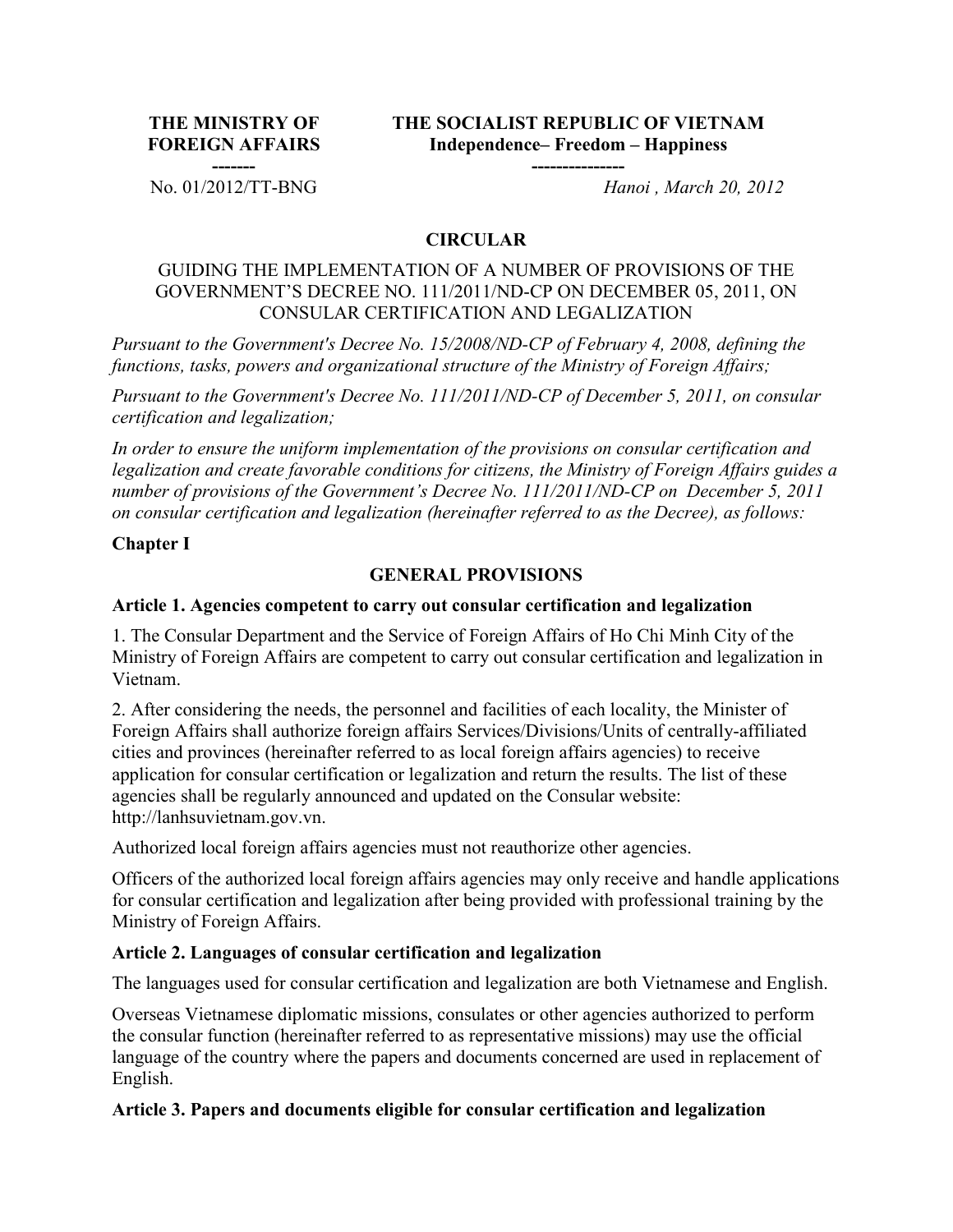Papers and documents issued or certified by the agencies or organizations specified in Point d, Clause 4, Article 11 of the Decree include:

- 1. Qualifications in education;
- 2. Health certificates;
- 3. Judicial record sheet;

4. Other papers and documents eligible for concular certification as prescribed by law.

### **Article 4. Papers and documents ineligible for consular certification and legalization**

1. Papers and documents specified in Clause 2, Article 10 of the Decree containing inconsistent details or contradicting other papers and documents in the application for consular certification or legalization.

2. Papers and documents specified in Clause 4, Article 10 of the Decree without stamps and signatures directly appended. A stamp or a signature copied in any form are not considered original.

3. Papers and documents specified in Clause 5, Article 10 of the Decree violating the rights and interests of Vietnam, inconformable with Vietnam's policies or other cases that may impair the Vietnam's interest.

## **Article 5. Papers and documents with unidentifiable stamps, signatures and positions**

Papers and documents specified in Point a, Clause 2, Article 12 of the Decree include:

1. Papers and documents bearing stamps, signatures and positions not being official.

2. Papers and documents bearing stamps, signatures and positions unidentifiable compared to the specimen signatures, stamps, the official position or the verification results.

### **Article 6. Submission of applications for consular certification or legalization by post**

The submission of applications by post to the Consular Department or the Service of Foreign Affairs of Ho Chi Minh City as prescribed in Clause 2, Article 6 of the Decree may be done at every post office within the Vietnam postal system in accordance with the service agreement between the Consular Department of the Ministry of Foreign Affairs and P&T Express Service Joint Stock Company (EMS) of the Vietnam Post.

### **Article 7. Introduction of specimens of stamps, signatures and titles**

1. The introduction of specimens of stamps, signatures and titles of agencies and organizations making, notarizing, authenticating or certifying papers and documents specified in Clause 4, Article 11 of the Decree shall be carried out as follows:

a/ Agencies and organizations competent to make, notarize, authenticate or certify papers and documents under law must introduce the specimens of their stamps, signatures and titles;

b/ These agencies and organizations must annually review the specimens of their stamps, signatures and titles and notify the review results before February 1 of the succeeding year;

c/ The Consular Department and the Service of Foreign Affairs of Ho Chi Minh City shall receive the introduction of the specimens of stamps, signatures and titles of central and local agencies and organizations.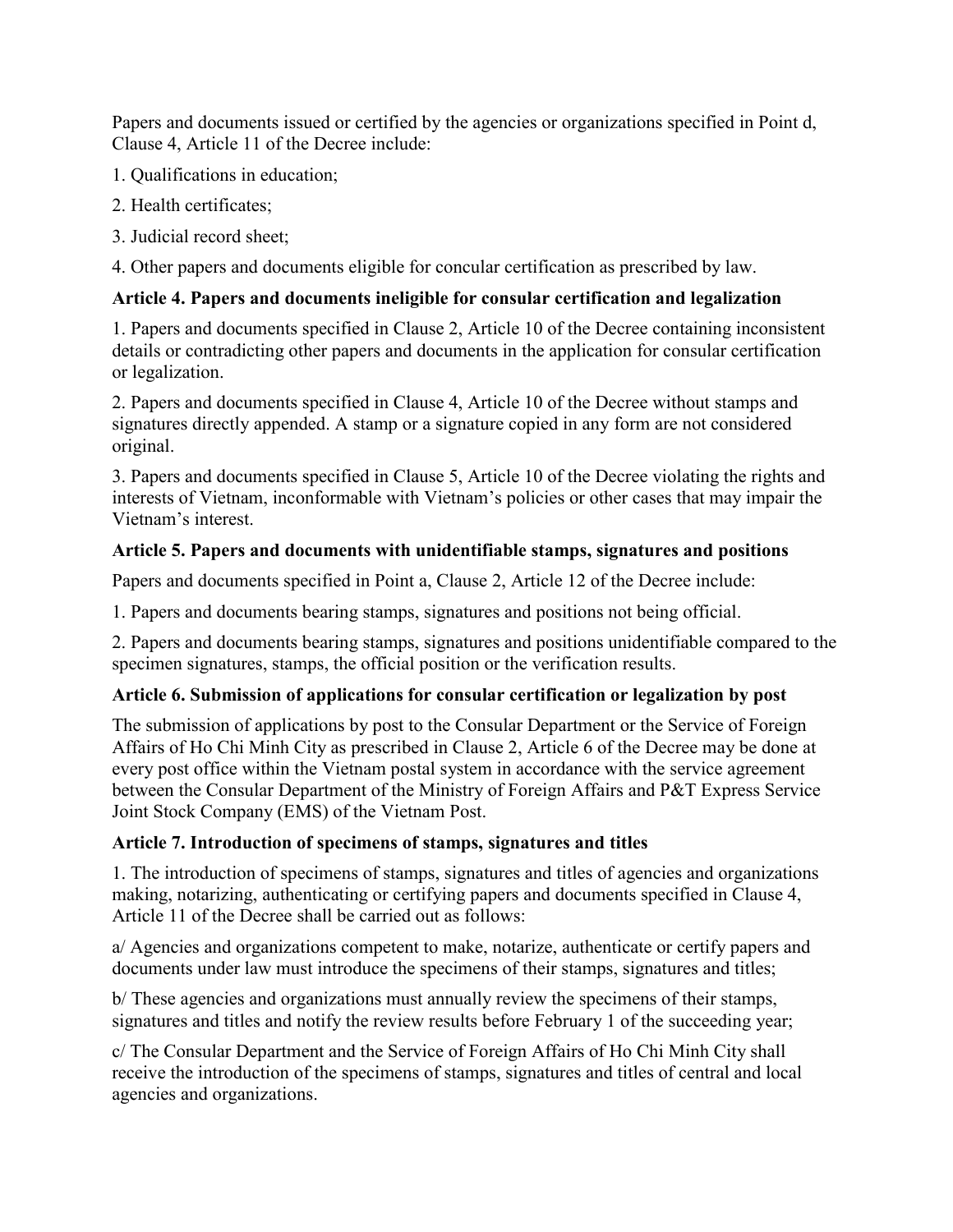Local foreign affairs agencies shall receive the introduction of the specimens of stamps, signatures and titles of their local agencies and organizations and central agencies and organizations located locally; and send the original introduction to the Consular Department and the Service of Foreign Affairs of Ho Chi Minh City within 5 working days as from receiving the introduction, and retain their photocopies.

2. The Consular Department and the Service of Foreign Affairs of Ho Chi Minh City shall introduce the specimens of their stamps, signatures and titles to foreign representative missions in Vietnam and overseas Vietnamese' representative missions.

3. Vietnamese representative missions Overseas are responsible for introducing the specimens of their stamps, signatures and titles to the Ministry of Foreign Affairs or other competent agencies of foreign countries.

4. In case the specimens of stamps, signatures and titles specified in Clauses 1, 2 and 3 of this Article are changed, related agencies must introduce the new specimens within 20 working days as from the change is made.

## **Article 8. Preservation of officially introduced specimens of stamps, signatures and titles**

Agencies competent to carry out consular certification and legalization and local foreign affairs agencies shall preserve and keep the official specimens of stamps, signatures and titles indefinitely, scientifically and systematically.

## **Chapter II**

## **PROCEDURES FOR CONSULAR CERTIFICATION AND LEGALIZATION**

### **Article 9. The application for consular certification or legalization**

1. Personal identification papers specified in Points b and c, Clause 1, Articles 11, 13, 14 and 15 of the Decree including the ID card, passport or passport substitute papers.

2. The copy of the personal identification paper specified in Point c, Clause 1. Article 11, 13, 14 or 15 of the Decree (no authentication required).

3. Papers and documents requested for consular certification or legalization specified in Point d, Clause 1. Article 11, 13, 14 or 15 of the Decree comprising 2 or more pages must be stamped on ever)' two adjoining pages or tied and sealed or otherwise secured to ensure that these papers and documents can not be changed.

4. The translations of papers and documents specified in Point e. Clause 1. Articles 14 and 15. of the Decree (no authentication required).. The applicants are responsible for the accuracy of these translations.

5. Papers and documents not required to be enclosed with Vietnamese or English translations specified in Point e, Clause 1. Article 15 of the Decree are those made in Russian, French, Spanish, Chinese or German applied for consular legalization at corresponding representative missions located in Russia, France, Spain, China or Germany. This provision is also applicable to papers and documents made in other languages and applied for legalization at other representative missions as long as the officers that receive the applications in these representative missions can interprete such languages.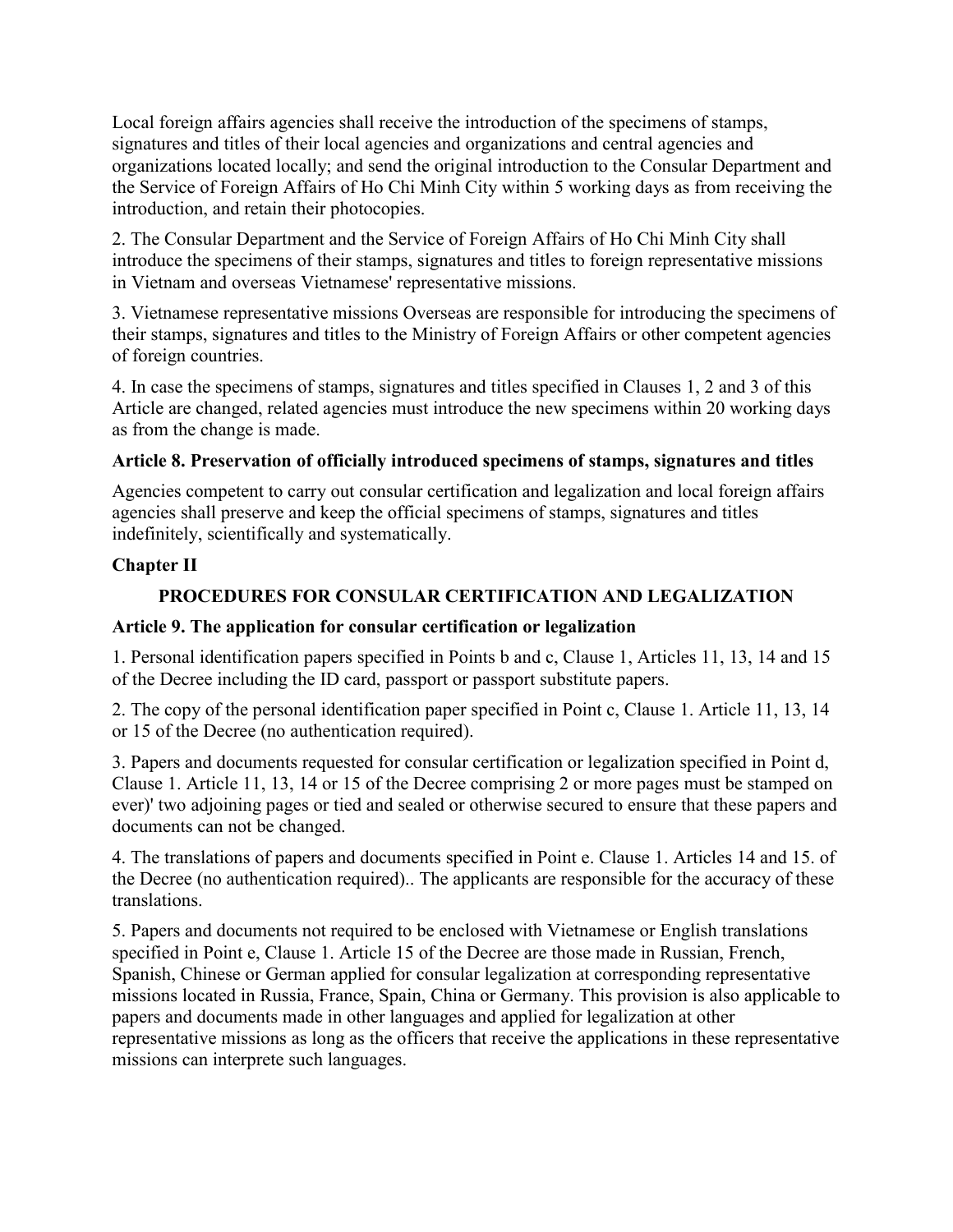6. Applications for consular certification or legalization sent by post as prescribed in Clause 2, Article 6 of the Decree must be enclosed with an envelope specifying the recipient's address.

# **Article 10. Receipt of applications for consular certification or legalization**

1. Upon receiving a complete and valid application for consular certification or legalization as prescribed in Articles 11, 13, 14 and 15 of the Decree and Article 9 of this Circular, the competent agency shall issue a receipt, except for applications submitted by post. If the application is complete or not valid, the competent agency shall guide the supplement.

2. For applications for consular certification or legalization falling into the cases specified in Articles 9 and 10 of the Decree, competent agencies shall refuse to receive the dossier and provide the explanation to the applicants.

After receiving the explanation, if the applicant requests the consular certification or legalization of the paper or document which is exempted from consular certification and legalization specified in Article 9 of the Decree, the competent agency shall receive the application for settlement.

# **Article 11. Handling applications for consular certification and legalization**

1. For applications for consular certification or legalization other than those specified in Article 10 of the Decree, agencies competent to carry out consular certification and legalization shall certify the stamps, signatures and titles on these papers and documents compared with their official specimens.

Local foreign affairs agencies that receive applications for consular certification or legalization shall send them to the Consular Department or the Service of Foreign Affairs of Ho Chi Minh City within 1 working day after checking and comparing.

2. Agencies competent to carry out consular certification and legalization shall only certify the stamps or signatures and titles on the applications for consular certification or legalization in the following cases:

- Papers and documents contain only stamps or signatures and titles;

- Papers and documents contain only original stamps or original signatures.

3. For papers and documents specified in Clause 2, Article 12 of the Decree, the Consular Department or the Service of Foreign Affairs of Ho Chi Minh City shall issue the written certification that these papers and documents have been presented at the Ministry of Foreign Affairs.

4. When detecting papers and documents falling into the cases specified in Clauses 3 and 5. Article 10 of the Decree, agencies competent to carry out consular certification and legalization shall seize them and notify related agencies for handling.

# **Article 12. Time limit for settlement**

The time limit for settlement specified in Clause 5, Article 11 of the Decree is calculated depending on the amount of applications for consular certification or legalization, regardless of the number of pages.

# **Chapter III**

# **ORGANIZATION OF IMPLEMENTATION**